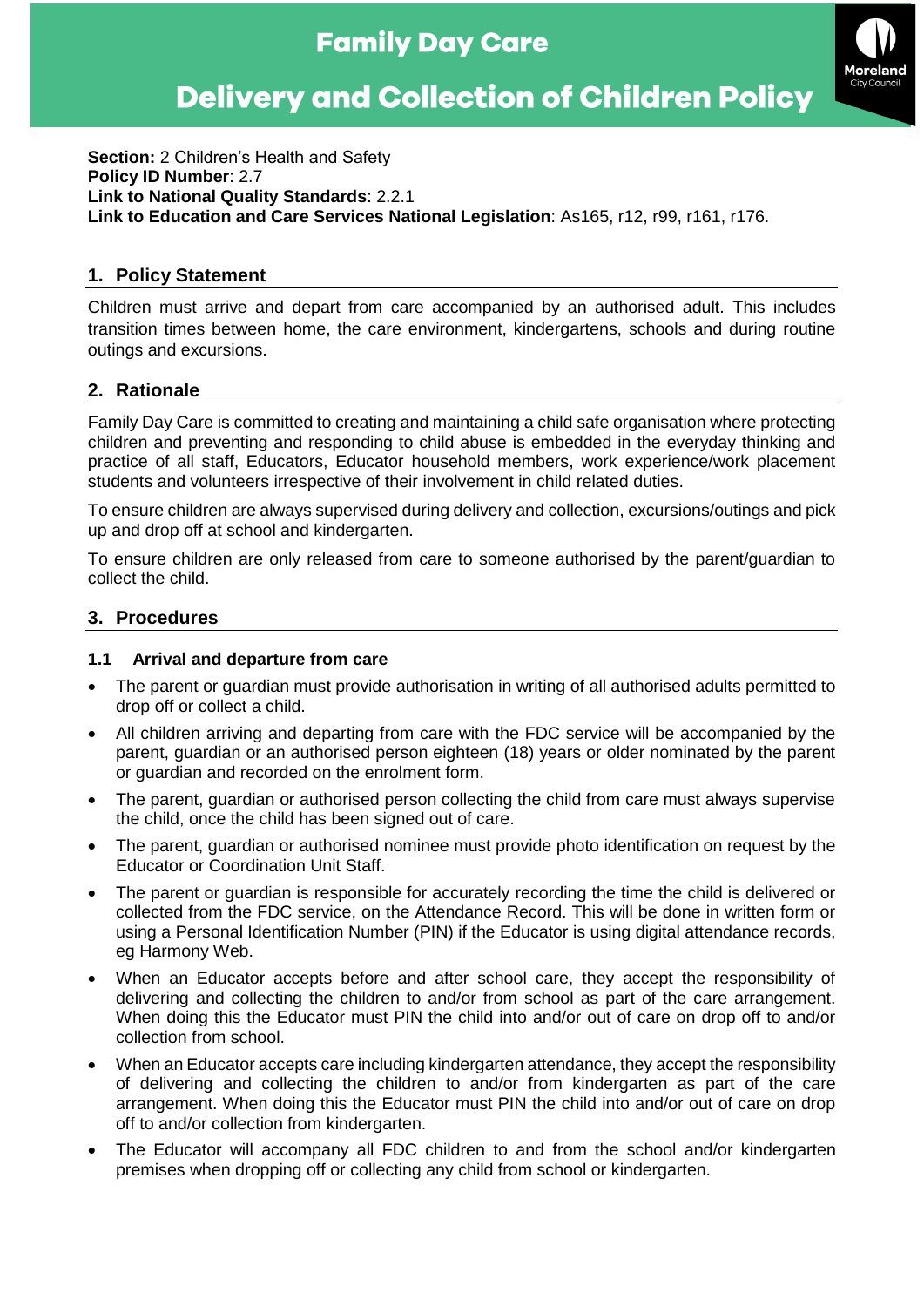

- The Educator will sign the absence on the Attendance Record if the parent/guardian is absent or is unavailable.
- No child should be given into the care of a parent/guardian or authorised person if the Educator has reasonable grounds to believe that doing so would place the child at risk of harm, even if the person in question has lawful authority to collect the child. If this type of situation arises the Educator will report it to the Coordination Unit immediately.

#### **1.2 Missing child or children**

- If a child or children appear to be missing from the Educator's premises the Educator must immediately thoroughly check all areas of the FDC premises, both inside and outside to find the child/ren.
- A child will be deemed "missing" if they are not at the designated pickup point/time at school or kindergarten as arranged with the parent/guardian. Educators are to approach school/kindergarten staff immediately.
- If the child is not found or is missing, the Educator must immediately contact the Coordination Unit. In the event the incident occurs out of hours, the Educator must call the emergency phone.
- The Coordination Unit will support the Educator by attending the Educator's home or the location of the incident.
- The Coordination Unit will contact the parents and then call the Police if the child is not located within 10 minutes of the initial report. The Coordination Unit and the Educator will cooperate with the Police as directed and provide support to the family.
- The Children's Services Coordinator will notify the Children's Services Unit Manager immediately. Council's policies will be followed to report and manage the situation.
- The incident must be recorded by the Educator and the Coordination Unit staff, and then retained on the child's and the Educators file.
- The Coordination Unit will report the incident to the Department of Education and Training (DET) as a Serious Incident within **24 hours**.

#### **1.3 Child/ren not collected by an Authorised Person**

- If the child is not collected by the booked time and the Educator has not heard from the family, then the Educator will attempt to contact the parents/guardians using the family's contact details. If the Educator is unable to contact a parent/guardian, they will attempt to contact people listed as authorised persons on the child's enrolment details.
- If the Educator has been unable to contact the parent/guardian and/or authorised persons, then the Educator will inform the Coordination Unit immediately. If this is outside business hours the Educator will call the emergency phone.
- To minimise the impact on the child of not being collected by their parent/guardian or authorised person, Educators will continue to care for the child for as long as practicably possible. If the Educator is unable to continue care for the child, the Coordination Unit staff will endeavour to find alternative care.
- The Coordination Unit staff will contact the Police and Child Protection to notify them of an uncollected child. The Coordination Unit and the Educator will cooperate with the Police and Child Protection as directed. If needed support will be provided to the families using care with the Educator.
- The Resource Officer will contact the Children's Services Coordinator to keep them informed of the situation. The Children's Services Coordinator will provide support where needed and report the situation within Council and to DET.